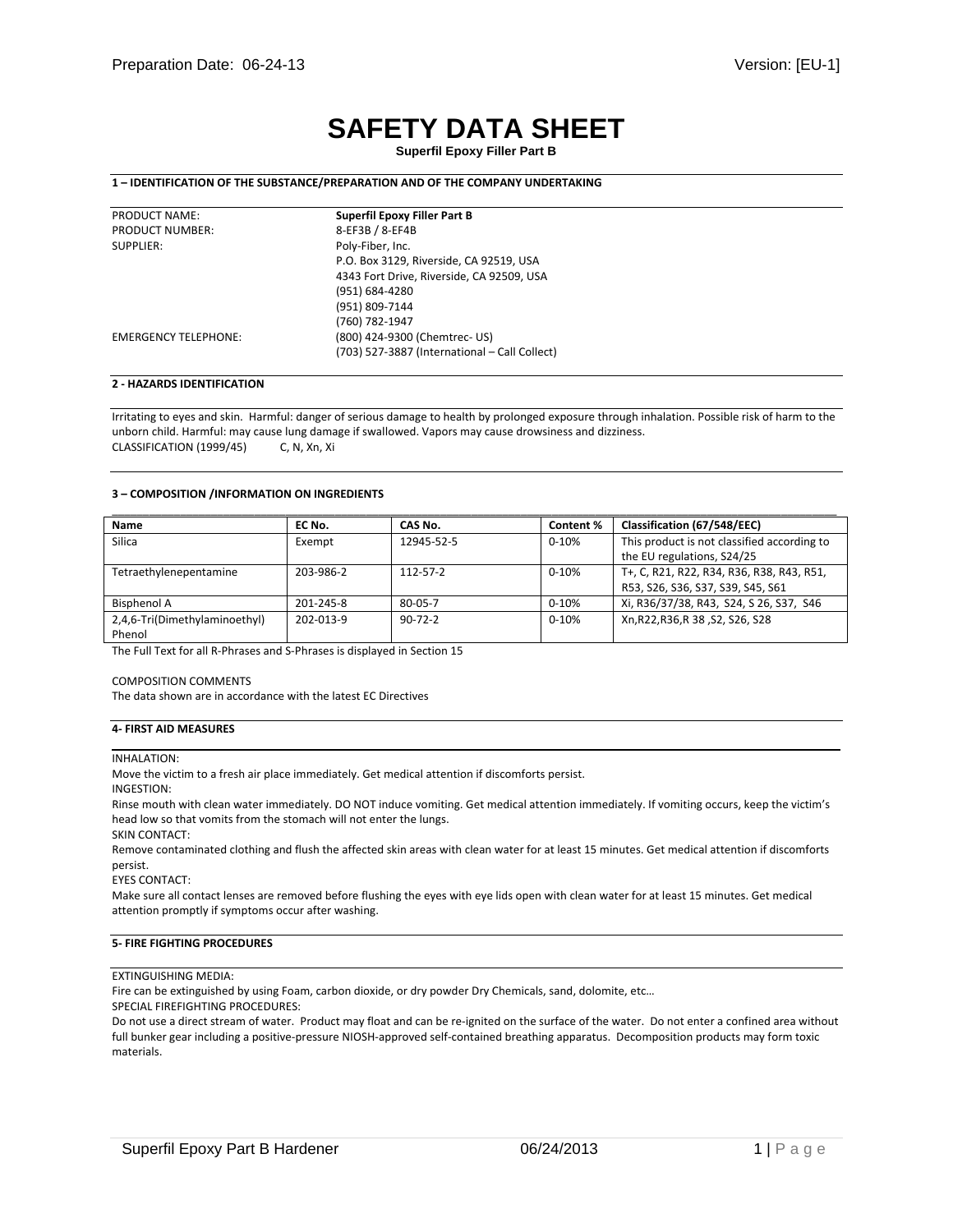## UNUSUAL FIRE AND EXPLOSION HAZARDS:

Never use welding or cutting torch on or near drum (even empty) because residue or product can ignite explosively. Vapors are heavier than air and may travel along the ground or be moved by ventilation and ignited by pilot lights, flames and other ignition sources at locations distant from the material handling point. Flammable material.

# **6-ACCIDENTAL RELEASE MEASURES**

## PERSONAL PRECAUTIONS:

Wear protective clothing as described in Section 8.

ENVIRONMENTAL PRECAUTIONS:

Spillages or uncontrolled discharges into watercourses must immediately be alerted to Environmental Agency or other appropriate regulatory authority.

SPILL CLEANUP METHODS:

Keep combustibles away from spilled material. Extinguish all ignition sources. Avoid sparks, open flames, and smoking. Ventilate. Absorb in vermiculite, dry sand, or earth and place into containers for disposal.

## **7-HANDLING AND STORAGE**

#### USAGE PRECAUTIONS:

Keep away from heat, sparks and open flames. Avoid spilling, skin and eyes contact. Use with adequate ventilation and avoid excessive exposure to solvent vapors. Use approved respirator if air contamination exceeds the accepted level.

STORAGE PRECAUTIONS:

FLAMMABLE/Combustible. Keep away from oxidizers, open flames and other ignition sources. Keep unused contents in original container and tightly closed lids. Store in a cool, dry and well-ventilated place and at an ambient Temperature not to exceeding above 120°F. STORAGE CLASS:

FLAMMABLE liquid storage.

# **8-EXPOSURE CONTROL/PERSONAL PROTECTION**

| Name                                 | Workplace Exposure Limits                                                       | <b>Remarks</b>                           |
|--------------------------------------|---------------------------------------------------------------------------------|------------------------------------------|
| <b>Silica</b>                        | Not Regulated                                                                   | Consult local authorities for acceptable |
|                                      |                                                                                 | exposure limits.                         |
| Tetraethylenepentamine               | ACGIH TWA 1 ppm SKIN AIHA WEEL TWA 6<br>mg/m3 1 ppm SKIN AIHA WEEL TWA Aerosol. | Same As Above                            |
|                                      | 5 mg/m3 1 ppm SKIN, D-SEN (*)                                                   |                                          |
| Bisphenol A                          | ACGIH, NIOSH, OSHA - Final PELs: none listed                                    | Same As Above                            |
| 2,4,6-Tri(Dimethylaminoethyl) Phenol | ACGIH, NIOSH, OSHA-Final PELs: none listed                                      | Same As Above                            |

**(\*)** A "skin" notation following the inhalation exposure guideline refers to the potential for dermal absorption of the material including mucous membranes and the eyes either by contact with vapors or by direct skin contact. It is intended to alert the reader that inhalation may not be the only route of exposure and that measures to minimize dermal exposures should be considered. "Skin" notation based upon the possibility that the vapor limit alone may not be protective for pregnant women. There is the potential for absorption of Aminoethylethanolamine from the skin at levels that may seriously affect the fetus.

A "D-SEN" notation following the exposure guideline refers to the potential to produce dermal sensitization, as confirmed by human or animal data.

**NOTICE:** Reports have associated repeated and prolonged occupational overexposure to solvents with permanent brain and nervous system damage. Intentional misuse by deliberately concentrating or inhaling the contents may be harmful or fatal.



PROTECTIVE EQUIPMENTS:

HYGIENE MEASURES:

ENGINEERING MEASURES: Provide adequate ventilation. Fully equipped spray booth is recommended to ensure the workers legal exposure limits are not exceeded. RESPIRATORY EQUIPMENT: Wear respirator with appropriate cartridge for organic solvents and chemicals. HANDPROTECTION: Wear approved gloves such as Neoprene, Nitrile or Rubber types. EYE PROTECTION: Wear splash-proof goggles. OTHER PROTECTION: Wear appropriate clothing to prevent any possible skin contact.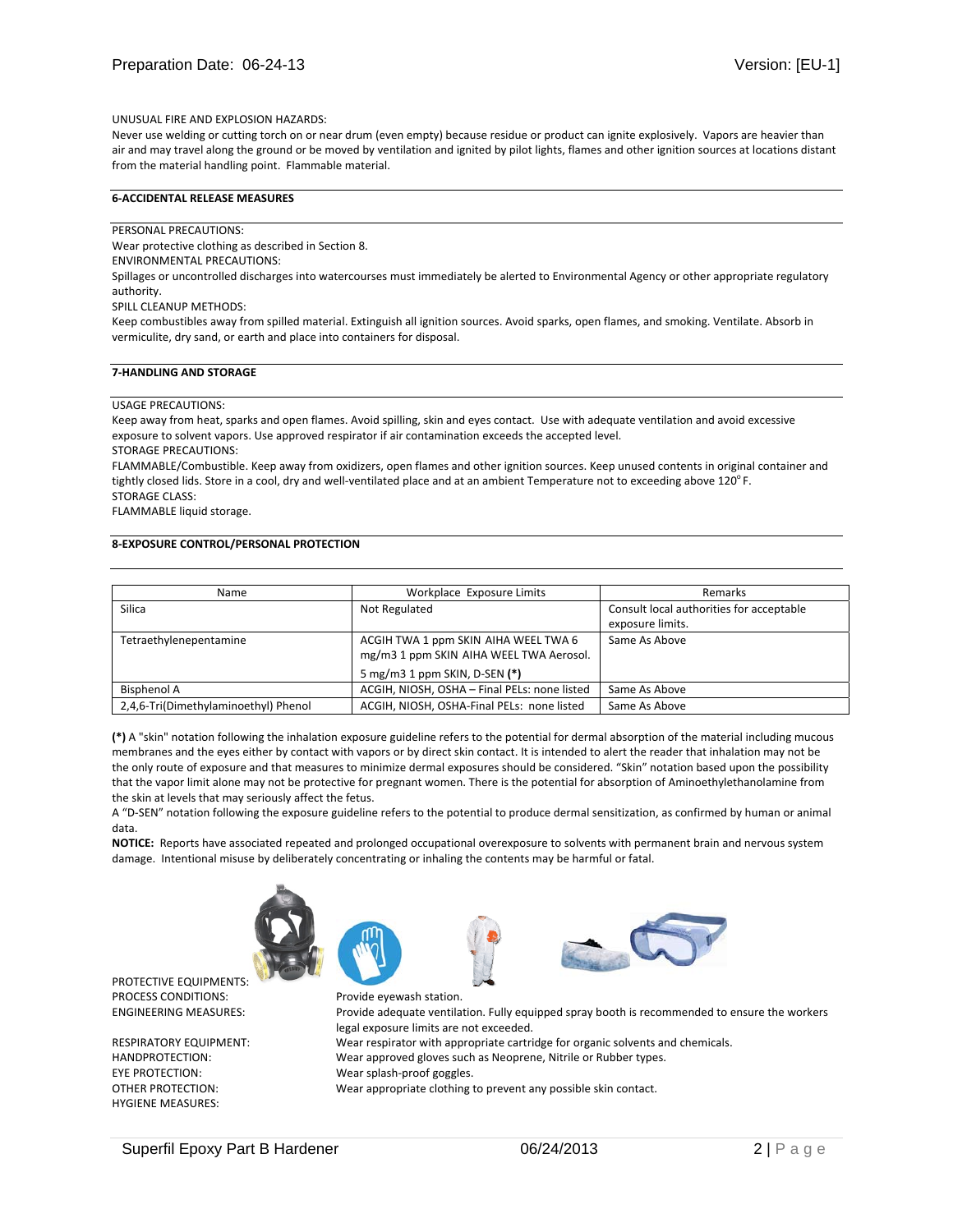DO NOT SMOKE IN THE WORK AREA. Wash at the end of each work shift and before eating, drinking or smoking. Promptly remove contaminated clothing.

## **9- PHYSICAL AND CHEMICAL PROPERTIES**

| APPEARANCE:                       | Paste              |
|-----------------------------------|--------------------|
| COLOR:                            | White              |
| ODOR:                             | Aromatic solvents  |
| <b>BOILING POINT:</b>             | $392^{\circ}$ F    |
| RELATIVE DENSITY:                 | $0.590$ g/mL       |
| <b>VAPOR DENSITY:</b>             | Heavier than air   |
| <b>FLASH POINT:</b>               | 230°F (Closed Cup) |
| <b>FLAMMABILITY LIMITS:</b>       | N/A                |
| SOLUBILITY VALUE                  |                    |
| (g/100g H <sub>2</sub> O @ 20°C): | Insoluble          |
| <b>VOLATILE ORGANIC COMPOUND</b>  |                    |
| $(VOC)$ :                         | $0$ g/L            |
|                                   |                    |

## **10- STABILITY AND REACTIVITY**

| STABILITY:                                                                                                    |  |
|---------------------------------------------------------------------------------------------------------------|--|
| Stable                                                                                                        |  |
| CONDITIONS TO AVOID:                                                                                          |  |
| Heat and fires. Ignition sources.                                                                             |  |
| INCOMPATIBILITY (MATERIALS TO AVOID):                                                                         |  |
| Strong alkalines or strong oxidizers. This material may dissolve some plastics, rubber compounds or coatings. |  |
| HAZARDOUS DECOMPOSITION OR BYPRODUCTS:                                                                        |  |
| Burning may produce various phenolic compounds, CO and/or CO2.                                                |  |
| HAZARDOUS POLYMERIZATION:                                                                                     |  |
| N/A                                                                                                           |  |
|                                                                                                               |  |

#### **11-TOXICOLOGICAL INFORMATION**

| Silica (CAS#12945-52-5): Acute toxicity (LD50/LC50-values relevant to classification): |                   |                                                                                               |  |
|----------------------------------------------------------------------------------------|-------------------|-----------------------------------------------------------------------------------------------|--|
| Exposition                                                                             | Value/value range | <b>Species</b>                                                                                |  |
| oral                                                                                   | $>$ 5000 mg/kg    | rat (Limit Test)                                                                              |  |
| dermal                                                                                 | > 5000 mg/kg      | rabbit (Limit Test)                                                                           |  |
| by inhalation                                                                          | $> 0.139$ mg/l/4h | rat (Limit Test)                                                                              |  |
| Primary irritation:                                                                    |                   |                                                                                               |  |
| Exposition                                                                             | Effect            | Species/Testsystem                                                                            |  |
| to skin                                                                                | not irritating    | rabbit                                                                                        |  |
| to eyes                                                                                | not irritating    | rabbit                                                                                        |  |
|                                                                                        |                   | Experience with man: By handling the product for many years no damage to health was observed. |  |
|                                                                                        |                   |                                                                                               |  |

**Tetraethylenepentamine (CAS#112-57-2):** LD50/LC50: Draize test, rabbit, eye: 5 mg Moderate; Draize test, rabbit, eye: 100 mg/24H Moderate; Draize test, rabbit, skin: 5 mg/24H Severe; Oral, rat: LD50 = 3990 mg/kg; Skin, rabbit: LD50 = 660 uL/kg;

Carcinogenicity: Not listed by ACGIH, IARC, NTP, or CA Prop 65. Epidemiology: No information available.

Teratogenicity: No information available. Reproductive Effects: No information available. Mutagenicity: Mutation in microorganisms(Salmonella typhimurium)= 333 ug/plate. Neurotoxicity: No information available.

**Bisphenol A (CAS#80-05-7)** LD50/LC50: Draize test, rabbit, eye: 250 ug/24H Severe; Draize test, rabbit, skin: 500 mg/24H Mild; Oral, mouse: LD50 = 2400 mg/kg; Oral, mouse: LD50 = 2500 mg/kg; Oral, rabbit: LD50 = 2230 mg/kg; Oral, rat: LD50 = 3250 mg/kg; Oral, rat: LD50 = 1200 mg/kg; Skin, rabbit: LD50 = 3 mL/kg; Carcinogenicity: Not listed by ACGIH, IARC, NTP, or CA Prop 65. Epidemiology: No information available. Teratogenicity: Oral, rat: TDLo = 10 gm/kg (female 6-15 day(s) after conception) Effects on Embryo or Fetus - fetotoxicity (except death, e.g., stunted fetus).; Intraperitoneal, rat: TDLo = 1275 mg/kg (female 1-15 day(s) after conception)Specific Developmental Abnormalities musculoskeletal system).; Intraperitoneal, rat: TDLo = 1275 mg/kg (female 1-15 day(s) after conception) Specific Developmental Abnormalities - Central Nervous System. Reproductive Effects: Oral, rat: TDLo = 15 gm/kg (female 6-15 day(s) after conception)Fertility - post-implantation mortality (e.g. dead and/or resorbed implants per total number of implants).; Intraperitoneal, rat: TDLo = 1875 mg/kg (female 1-15 day(s) after conception) Fertility - litter size (e.g. # fetuses per litter; measured before birth).; Oral, mouse: TDLo = 12500 mg/kg (female 6-15 day(s) after conception) Maternal Effects - uterus, cervix, vagina. Mutagenicity: DNA Damage: Rat, Liver = 200 umol/L.; DNA Adduct: Oral, rat = 800 mg/kg/4D (Continuous).; Micronucleus Test: Hamster, Lung = 200 umol/L. Neurotoxicity: No information available.

**2,4,6-Tri(Dimethylaminoethyl) Phenol (CAS#90-72-2)** : Acute Health Hazard: LD50/rat/ingestion : 1,673 mg/kg. Inhalation : No data is available LD50/rabbit/skin : 1,242 mg/kg. Eye irritation/corrosion: Severe eye irritation., Corrosive to the eyes of a rabbit. Acute dermal irritation/corrosion: Severe skin irritation., Corrosive to the skin of a rabbit. Sensitization: Dermal sensitization to this product or component has been seen in some humans. The results of a test on guinea pigs showed this substance to be a weak skin sensitizer. Chronic Health Hazard No evidence of mutagenic activity was observed in a bacterial mutation assay. Chromosome Aberration Assay: Negative (Activated and Nonactivated)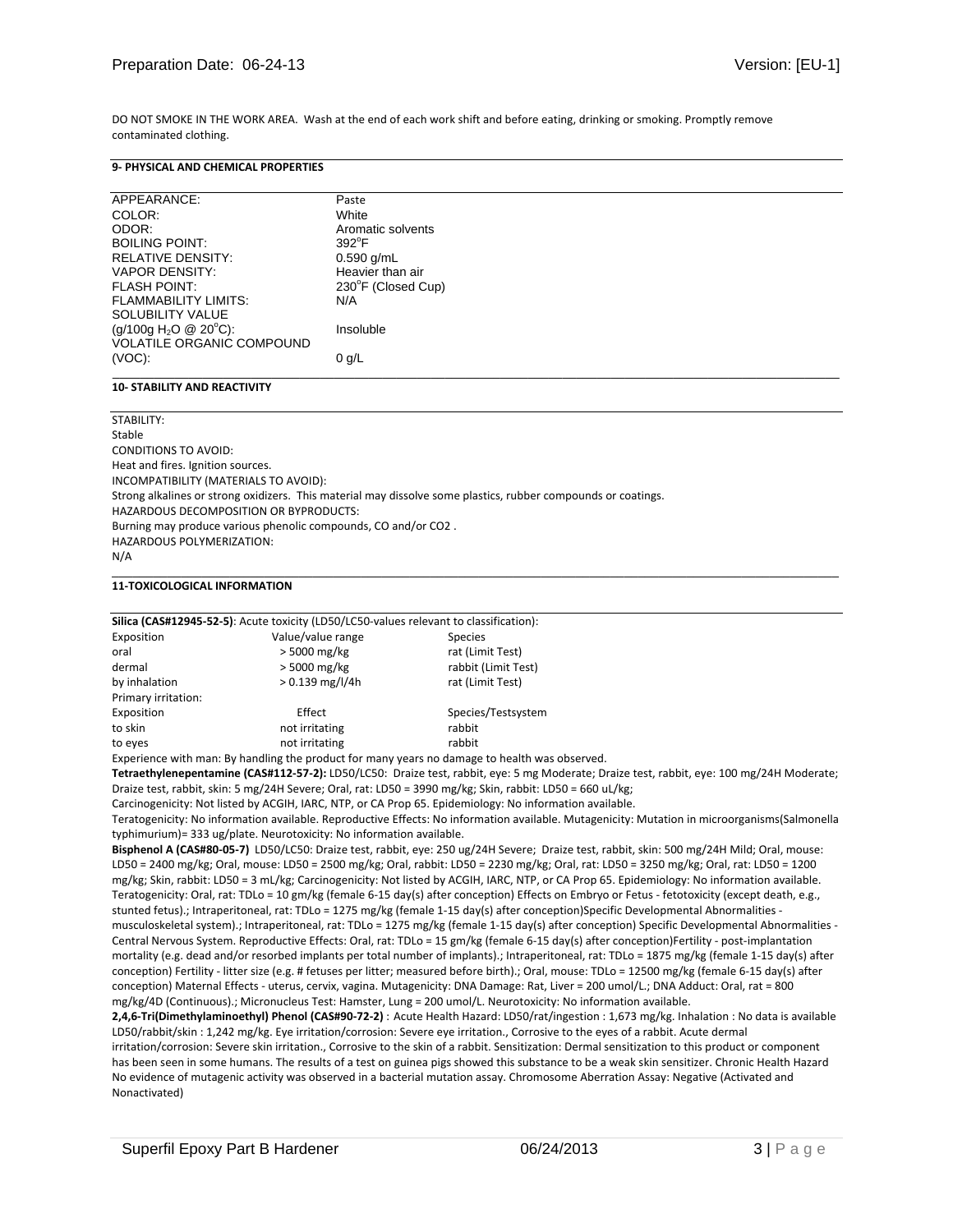# **12-ECOLOGICAL INFORMATION**

**Silica (CAS#12945-52-5): Information on elimination (persistence and degradability) Biodegradation / further information:** Not applicable. **Further information:** 

Insoluble in water. **Behavior in environmental compartments: Mobility** -

**Further information:** No adverse effects expected.

**Ecotoxicological effects:** 

| <b>Species</b>                                     | Test method | Exp. Time | Result                |
|----------------------------------------------------|-------------|-----------|-----------------------|
| Daphnia magna                                      | acute       | 24 h      | > 10000 mg/l (EC50)   |
| zebra fish (Brachydanio rerio)                     | acute       | 96 h      | $>$ 10000 mg/l (LC50) |
| No expected damaging effects to aquatic organisms. |             |           |                       |

**Effects in sewage treatment plants (bacteria toxicity: respiration-/reproduction inhibition):**According to current knowledge adverse effects on water purification plants are not expected. **Additional information: Other harmful effects:** -

#### **General information:** Insoluble in water.

**Tetraethylenepentamine (CAS#112-57-2):** Ecotoxicity: No data available. No information available. Environmental: If released to soil, tetraethylenepentamine is expected to leach (estimated Koc of 3.6); it will exist primarily as a cation under environmental conditions (pH 5-9) and no experimental data are available which suggest whether the cation will adsorb to soil more strongly than its estimated Koc value indicates. Biodegradation is an important fate process of tetraethylenepentamine in soil or water. If released to water, tetraethylenepentamine may hydrolyze. Physical: No information available.

**Bisphenol A (CAS#80-05-7)** Ecotoxicity: Fish: Fathead Minnow: LC50 =4.6 mg/L; 96 Hr; Flow-through bioassayWater flea Daphnia: EC50 = 10 mg/L; 48 Hr; Unspecified 4,4'-Isopropylidenediphenol is expected to show moderate to low soil mobility and will biodegrade in soil under aerobic conditions following acclimation. In acclimated water, biodegradaion will be the dominate fate process with a half-life of 4 days. In nonacclimated water, this product may biodegrade after a sufficient adaptation period and may adsorb extensively to suspended solids and sediments or it may photolyze. 4,4'-Isopropylidenediphenol is not expected to bioaccumulate significantly in aquatic organisms, volatilize or undergo chemical hydroylsis from soil or water surfaces. Environmental: In the atmosphere, 4,4'-Isopropylidenediphenol exists primarily in the particulate phase and is removed by dry deposition and photolysis. The small portion that exists in the vapor phase reacts with photochemically produced hydroxyl radicals with a half-life of 4 hours or may photolyze. Physical: No information available.

**2,4,6-Tri(Dimethylaminoethyl) Phenol (CAS#90-72-2)** : Ecotoxicity effects: Aquatic toxicity: LC50 (24 h) : 222 mg/l Species : Rainbow trout (Oncorhynchus mykiss) LC100 (96 h) : 240 mg/l Species : Rainbow trout (Oncorhynchus mykiss). LC0 (96 h) : 180 mg/l Species : Rainbow trout (Oncorhynchus mykiss). LC50 (24 h) : 249 mg/l Species : Carp (Cyprinus carpio). LC50 (96 h) : 175 mg/l Species : Carp (Cyprinus carpio). EC50 (96 h) : 718 mg/l Species : Grass shrimp (Palaemonetes). EC100 (96 h) : 1,000 mg/l Species : Mud crab (Neopanope). EC0 (96 h) : 750 mg/l Species : Mud crab (Neopanope). EC50 (72 h) : 84 mg/l Species : Scenedesmus subspicatus. Persistence and degradability Biodegradability : According to the results of tests of biodegradability this product is not readily biodegradable. Mobility : No data available. Bioaccumulation : No data is available

\_\_\_\_\_\_\_\_\_\_\_\_\_\_\_\_\_\_\_\_\_\_\_\_\_\_\_\_\_\_\_\_\_\_\_\_\_\_\_\_\_\_\_\_\_\_\_\_\_\_\_\_\_\_\_\_\_\_\_\_\_\_\_\_\_\_\_\_\_\_\_\_\_\_\_\_\_\_\_\_\_\_\_\_\_\_\_\_\_\_\_\_\_\_\_\_\_\_\_\_\_\_\_\_\_\_\_\_\_\_\_\_\_\_\_\_\_\_\_\_\_\_\_\_\_\_\_\_\_\_\_\_\_\_\_\_\_\_\_

#### **13 – DISPOSAL CONSIDERATIONS**

Hazardous wastes should be sent to a RCRA approved incinerator or disposed of in a RCRA approved waste facility. Dispose of container and unused contents in accordance with federal, state and local requirements.

## **14 – TRANSPORT INFORMATION**

**Product is not regulated for Ground Transport** 

**Product is not regulated for Ocean Transport** 

**Product is not regulated for Air Transport** 

#### **15-REGULATORY INFORMATION**



LABELLING

- $C =$  corrosive
- N = dangerous for the environment
- Xi = irritant
- Xn = harmful